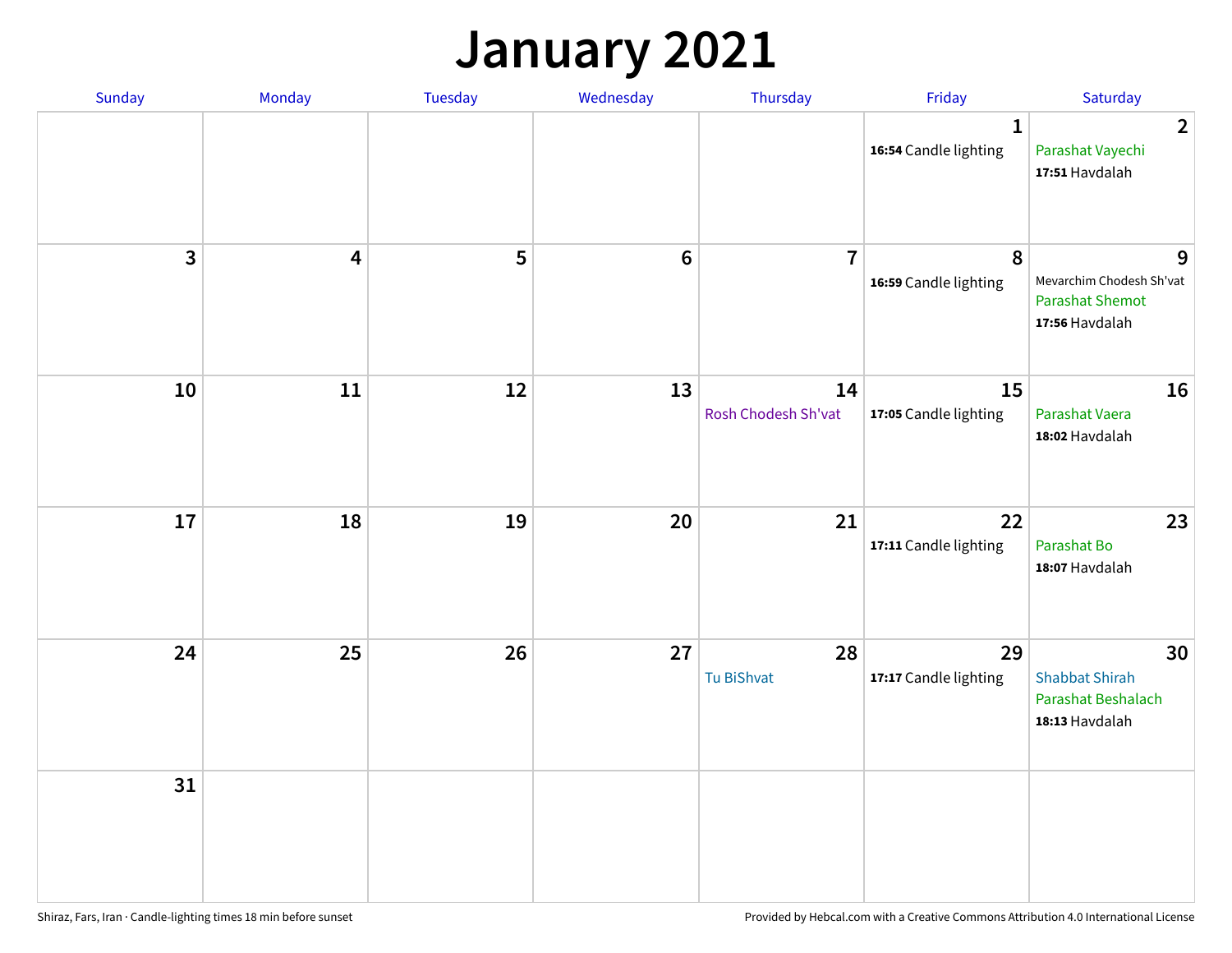# **February 2021**

| Sunday                     | Monday       | Tuesday        | Wednesday | Thursday                                                                                 | Friday                                           | Saturday                                                                                   |
|----------------------------|--------------|----------------|-----------|------------------------------------------------------------------------------------------|--------------------------------------------------|--------------------------------------------------------------------------------------------|
|                            | $\mathbf{1}$ | $\overline{2}$ | 3         | 4                                                                                        | 5<br>17:23 Candle lighting                       | $6\phantom{1}6$<br>Mevarchim Chodesh Adar<br>Parashat Yitro<br>18:18 Havdalah              |
| $\overline{7}$             | 8            | 9              | 10        | 11                                                                                       | 12<br>Rosh Chodesh Adar<br>17:28 Candle lighting | 13<br><b>Shabbat Shekalim</b><br>Rosh Chodesh Adar<br>Parashat Mishpatim<br>18:24 Havdalah |
| 14                         | 15           | 16             | 17        | 18                                                                                       | 19<br>17:34 Candle lighting                      | 20<br><b>Shabbat Zachor</b><br>Parashat Terumah<br>18:29 Havdalah                          |
| 21                         | 22           | 23             | 24        | 25<br>05:19 Fast begins<br><b>Ta'anit Esther</b><br>18:25 Fast ends<br><b>Erev Purim</b> | 26<br>Purim<br>17:39 Candle lighting             | 27<br>Parashat Tetzaveh<br>18:33 Havdalah                                                  |
| 28<br><b>Shushan Purim</b> |              |                |           |                                                                                          |                                                  |                                                                                            |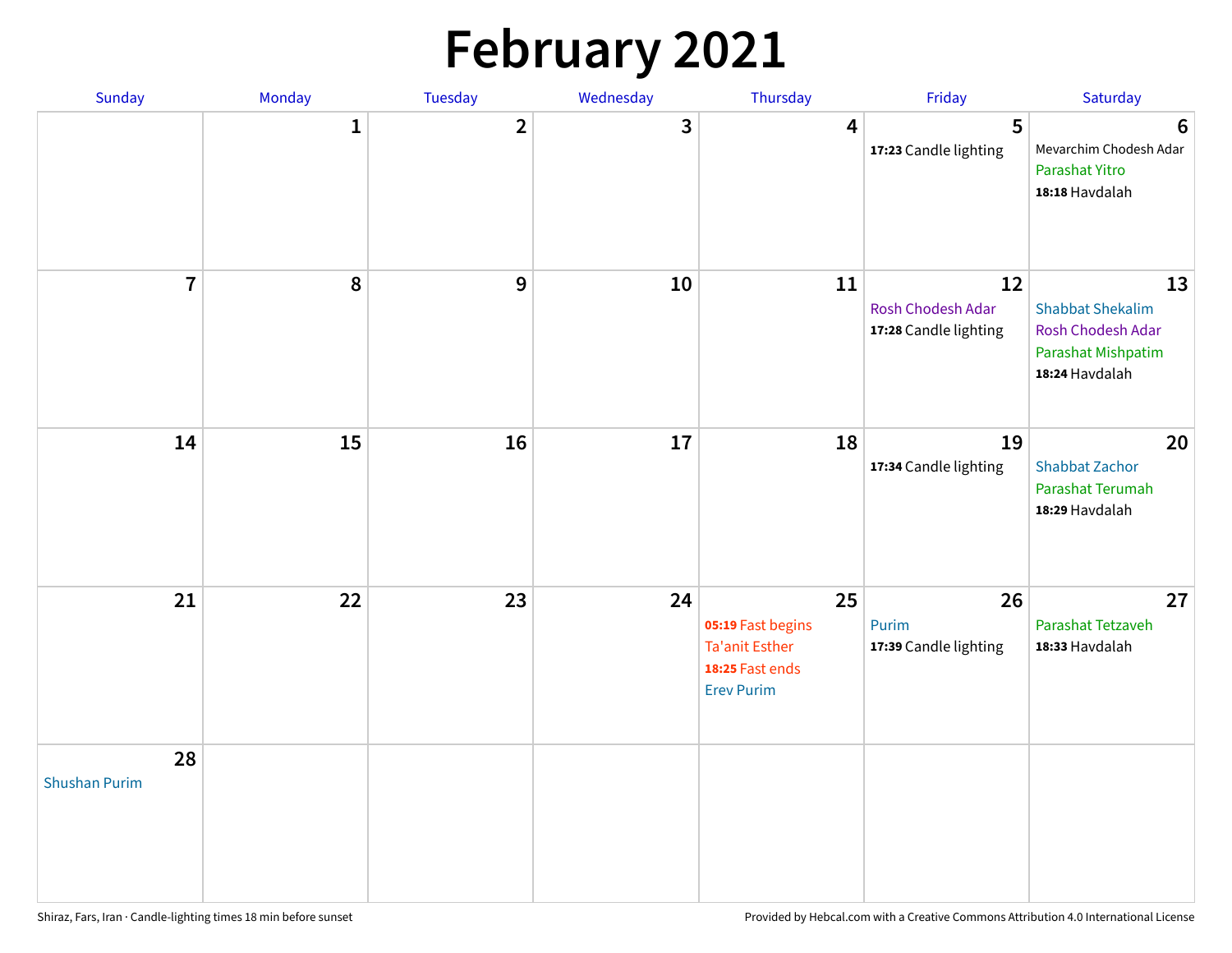## **March 2021**

| Sunday                                  | Monday                                   | Tuesday                 | Wednesday              | Thursday                                                              | Friday                      | Saturday                                                                                                 |
|-----------------------------------------|------------------------------------------|-------------------------|------------------------|-----------------------------------------------------------------------|-----------------------------|----------------------------------------------------------------------------------------------------------|
|                                         | $\mathbf 1$                              | $\overline{2}$          | 3                      | 4                                                                     | 5<br>17:43 Candle lighting  | $6\phantom{1}6$<br><b>Shabbat Parah</b><br>Parashat Ki Tisa<br>18:38 Havdalah                            |
| $\overline{7}$                          | 8                                        | 9                       | 10                     | 11                                                                    | 12<br>17:48 Candle lighting | 13<br><b>Shabbat HaChodesh</b><br>Mevarchim Chodesh Nisan<br>Parashat Vayakhel-Pekudei<br>18:42 Havdalah |
| 14<br><b>Rosh Chodesh Nisan</b>         | 15                                       | 16                      | 17                     | 18                                                                    | 19<br>17:52 Candle lighting | 20<br>Parashat Vayikra<br>18:47 Havdalah                                                                 |
| 21                                      | 22                                       | 23<br>Yom HaAliyah      | 24                     | 25<br>05:47 Fast begins<br><b>Ta'anit Bechorot</b><br>19:43 Fast ends | 26<br>18:56 Candle lighting | 27<br><b>Shabbat HaGadol</b><br><b>Erev Pesach</b><br><b>Parashat Tzav</b><br>19:51 Candle lighting      |
| 28<br>Pesach I<br>19:52 Candle lighting | 29<br><b>Pesach II</b><br>19:52 Havdalah | 30<br>Pesach III (CH"M) | 31<br>Pesach IV (CH"M) |                                                                       |                             |                                                                                                          |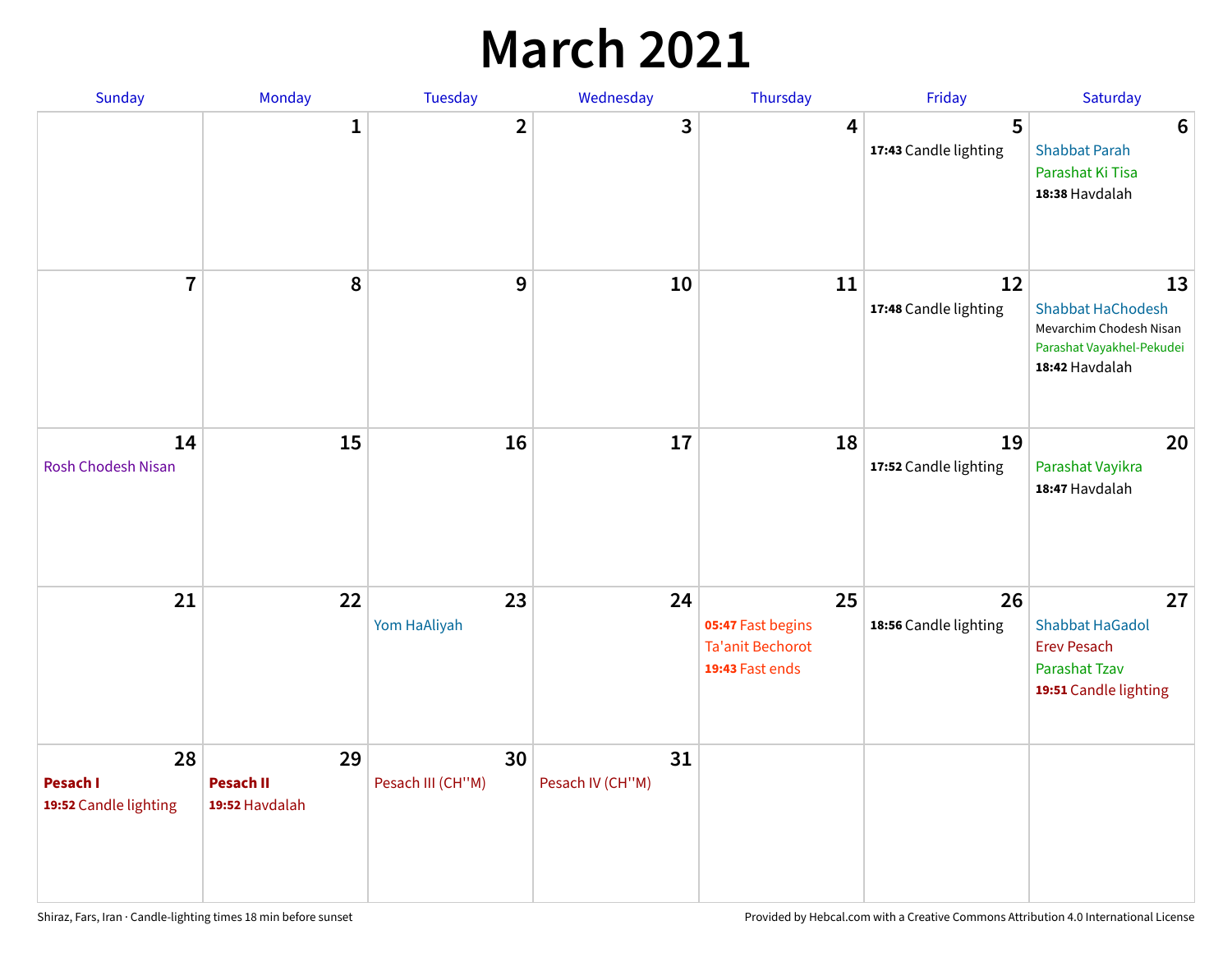# **April 2021**

| Sunday                                    | Monday                   | Tuesday                  | Wednesday           | Thursday                        | Friday                                                      | Saturday                                                           |
|-------------------------------------------|--------------------------|--------------------------|---------------------|---------------------------------|-------------------------------------------------------------|--------------------------------------------------------------------|
|                                           |                          |                          |                     | $\mathbf{1}$<br>Pesach V (CH"M) | $\overline{2}$<br>Pesach VI (CH"M)<br>19:00 Candle lighting | 3<br><b>Pesach VII</b><br>19:55 Candle lighting                    |
| 4<br><b>Pesach VIII</b><br>19:56 Havdalah | 5                        | $\bf 6$                  | $\overline{7}$      | 8<br>Yom HaShoah                | 9<br>19:05 Candle lighting                                  | 10<br>Mevarchim Chodesh Iyyar<br>Parashat Shmini<br>20:00 Havdalah |
| 11                                        | 12<br>Rosh Chodesh Iyyar | 13<br>Rosh Chodesh Iyyar | 14<br>Yom HaZikaron | 15<br>Yom HaAtzma'ut            | 16<br>19:09 Candle lighting                                 | 17<br>Parashat Tazria-Metzora<br>20:05 Havdalah                    |
| 18                                        | 19                       | 20                       | 21                  | 22                              | 23<br>19:13 Candle lighting                                 | 24<br>Parashat Achrei Mot-Kedoshim<br>20:09 Havdalah               |
| 25                                        | 26<br>Pesach Sheni       | 27                       | 28                  | 29                              | 30<br>Lag BaOmer<br>19:18 Candle lighting                   |                                                                    |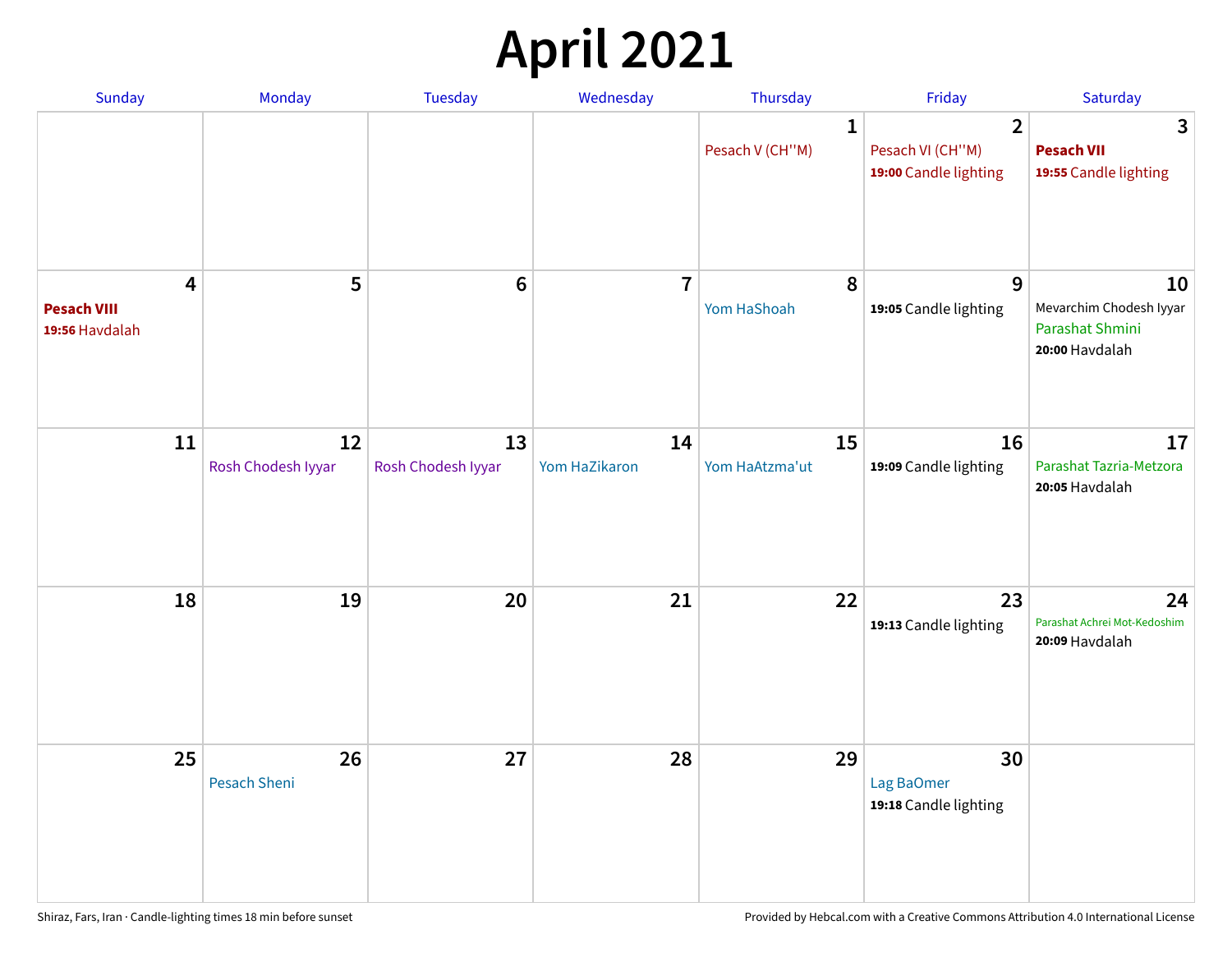#### **May 2021**

| Sunday                                             | Monday                                          | Tuesday                                   | Wednesday                       | Thursday        | Friday                                  | Saturday                                                                    |
|----------------------------------------------------|-------------------------------------------------|-------------------------------------------|---------------------------------|-----------------|-----------------------------------------|-----------------------------------------------------------------------------|
|                                                    |                                                 |                                           |                                 |                 |                                         | 1<br><b>Parashat Emor</b><br>20:14 Havdalah                                 |
| $\overline{2}$                                     | $\overline{3}$                                  | $\overline{\mathbf{4}}$                   | 5                               | $6\phantom{1}6$ | $\overline{7}$<br>19:22 Candle lighting | 8<br>Mevarchim Chodesh Sivan<br>Parashat Behar-Bechukotai<br>20:19 Havdalah |
| $9$                                                | 10<br>Yom Yerushalayim                          | 11                                        | 12<br><b>Rosh Chodesh Sivan</b> | 13              | 14<br>19:26 Candle lighting             | 15<br>Parashat Bamidbar<br>20:25 Havdalah                                   |
| 16<br><b>Erev Shavuot</b><br>19:28 Candle lighting | 17<br><b>Shavuot I</b><br>20:26 Candle lighting | 18<br><b>Shavuot II</b><br>20:27 Havdalah | 19                              | 20              | 21<br>19:31 Candle lighting             | 22<br><b>Parashat Nasso</b><br>20:29 Havdalah                               |
| 23                                                 | 24                                              | 25                                        | 26                              | 27              | 28<br>19:35 Candle lighting             | 29<br>Parashat Beha'alotcha<br>20:34 Havdalah                               |
| 30                                                 | 31                                              |                                           |                                 |                 |                                         |                                                                             |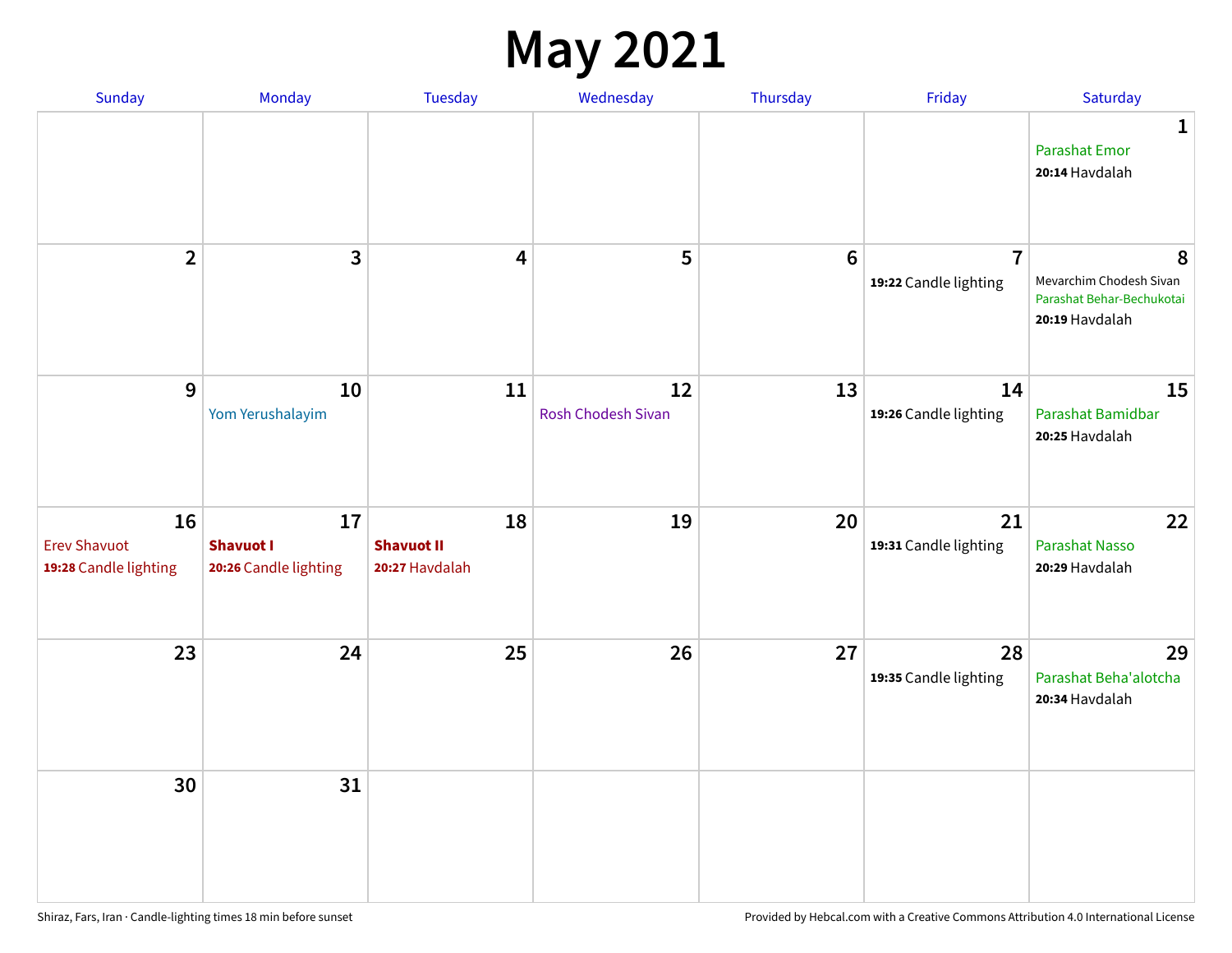#### **June 2021**

| Sunday                                                           | Monday         | Tuesday      | Wednesday    | Thursday                 | Friday                                                   | Saturday                                                           |
|------------------------------------------------------------------|----------------|--------------|--------------|--------------------------|----------------------------------------------------------|--------------------------------------------------------------------|
|                                                                  |                | $\mathbf{1}$ | $\mathbf{2}$ | $\mathbf{3}$             | 4<br>19:39 Candle lighting                               | 5<br>Mevarchim Chodesh Tamuz<br>Parashat Sh'lach<br>20:38 Havdalah |
| $6\,$                                                            | $\overline{7}$ | 8            | 9            | 10<br>Rosh Chodesh Tamuz | 11<br><b>Rosh Chodesh Tamuz</b><br>19:42 Candle lighting | 12<br><b>Parashat Korach</b><br>20:41 Havdalah                     |
| 13                                                               | 14             | 15           | 16           | 17                       | 18<br>19:44 Candle lighting                              | 19<br><b>Parashat Chukat</b><br>20:44 Havdalah                     |
| 20                                                               | 21             | 22           | 23           | 24                       | 25<br>19:45 Candle lighting                              | 26<br><b>Parashat Balak</b><br>20:45 Havdalah                      |
| 27<br>04:38 Fast begins<br><b>Tzom Tammuz</b><br>20:37 Fast ends | 28             | 29           | 30           |                          |                                                          |                                                                    |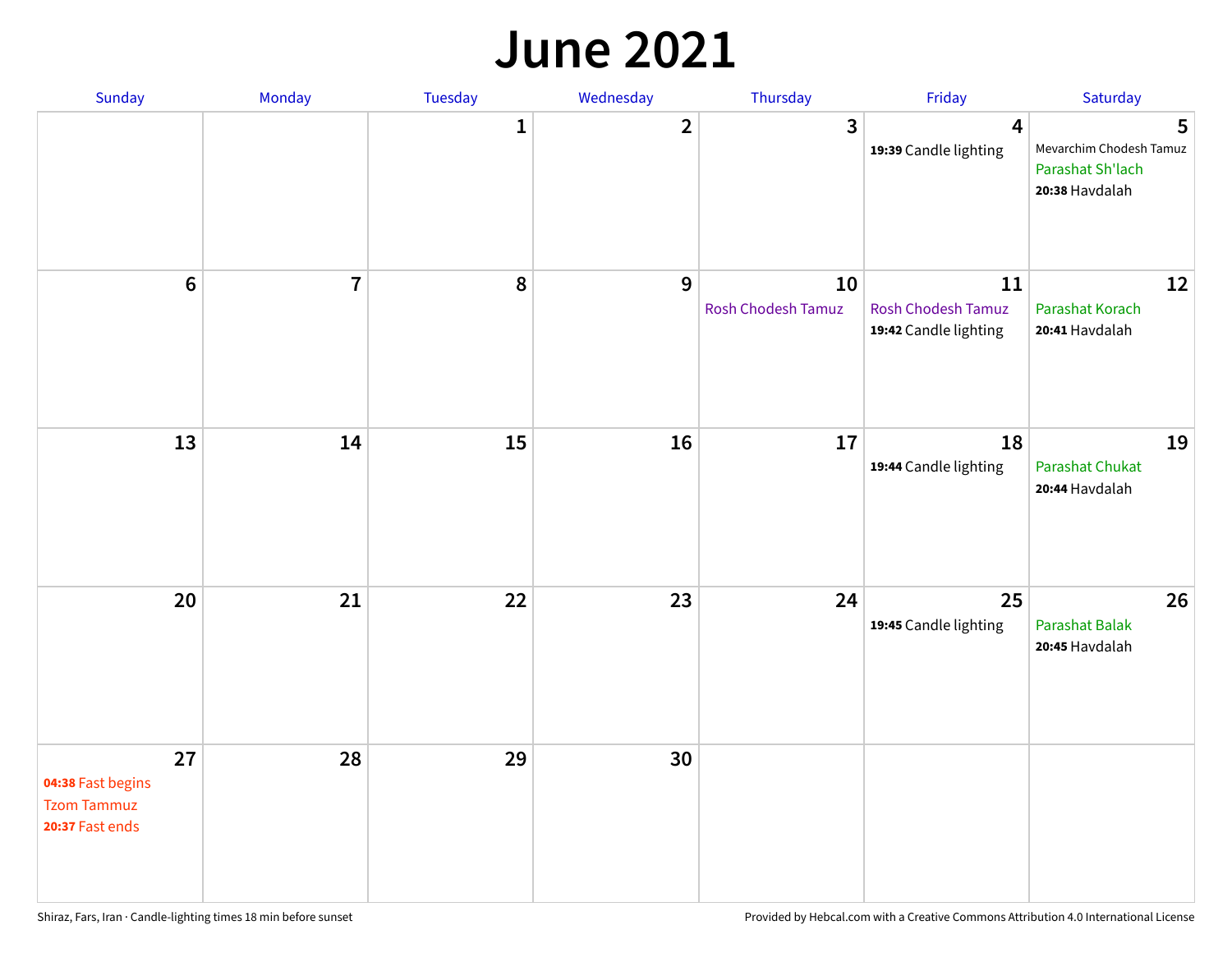## **July 2021**

| Sunday                               | Monday | Tuesday        | Wednesday      | Thursday     | Friday                                  | Saturday                                                                                                          |
|--------------------------------------|--------|----------------|----------------|--------------|-----------------------------------------|-------------------------------------------------------------------------------------------------------------------|
|                                      |        |                |                | $\mathbf{1}$ | $\overline{2}$<br>19:46 Candle lighting | 3<br>Mevarchim Chodesh Av<br><b>Parashat Pinchas</b><br>20:45 Havdalah                                            |
| 4                                    | 5      | $6\phantom{1}$ | $\overline{7}$ | 8            | 9<br>19:45 Candle lighting              | 10<br>Rosh Chodesh Av<br>Parashat Matot-Masei<br>20:43 Havdalah                                                   |
| $11\,$                               | 12     | 13             | 14             | 15           | 16<br>19:43 Candle lighting             | 17<br><b>Shabbat Chazon</b><br>20:01 Fast begins<br>Erev Tish'a B'Av<br><b>Parashat Devarim</b><br>20:41 Havdalah |
| 18<br>Tish'a B'Av<br>20:33 Fast ends | 19     | 20             | 21             | 22           | 23<br>19:40 Candle lighting             | 24<br>Tu B'Av<br>Shabbat Nachamu<br>Parashat Vaetchanan<br>20:37 Havdalah                                         |
| 25                                   | 26     | 27             | 28             | 29           | 30<br>19:35 Candle lighting             | 31<br><b>Parashat Eikev</b><br>20:32 Havdalah                                                                     |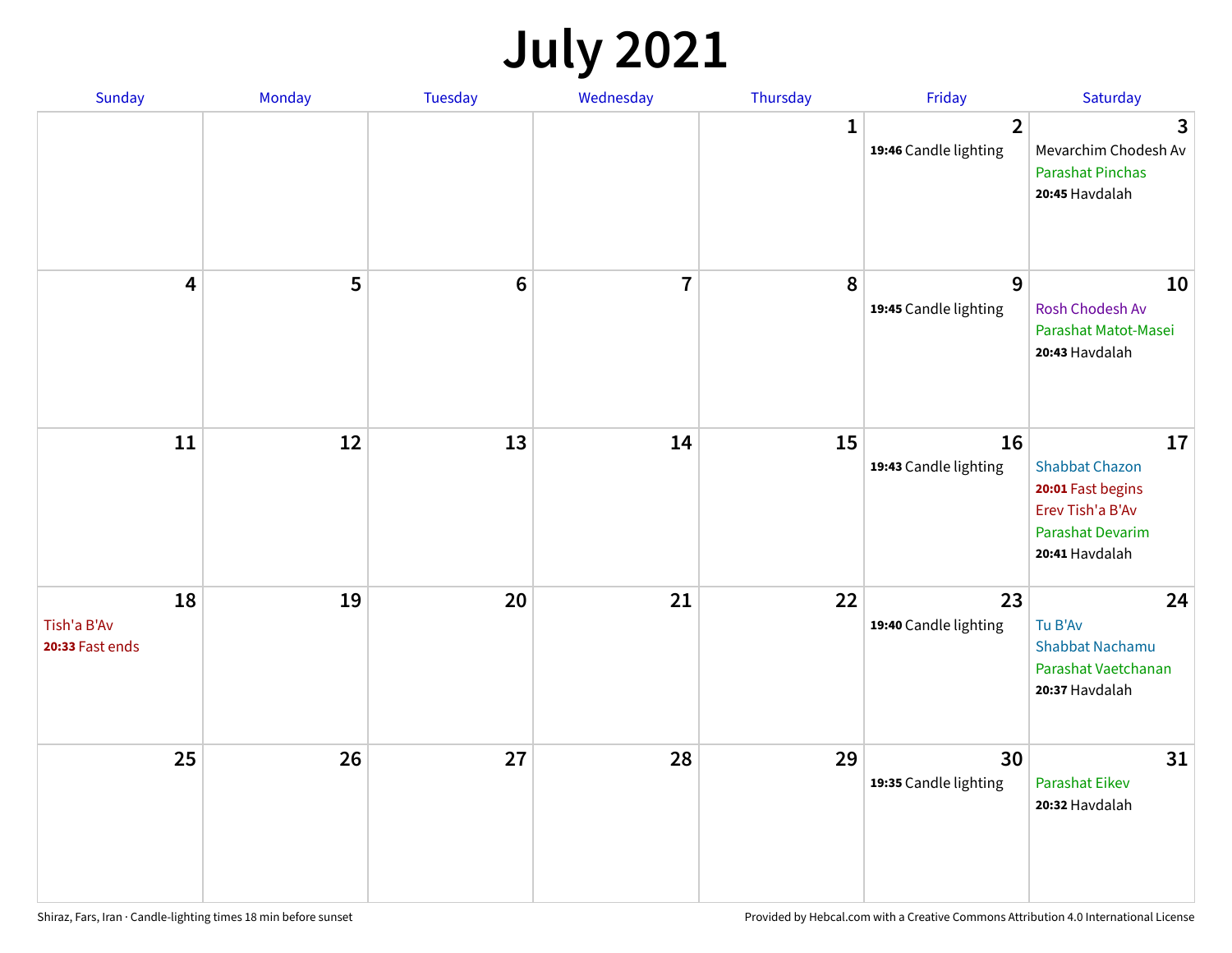# **August 2021**

| Sunday                        | Monday                                           | Tuesday      | Wednesday | Thursday | Friday                      | Saturday                                                                     |
|-------------------------------|--------------------------------------------------|--------------|-----------|----------|-----------------------------|------------------------------------------------------------------------------|
| $\mathbf{1}$                  | $\overline{2}$                                   | $\mathbf{3}$ | 4         | 5        | 6<br>19:30 Candle lighting  | $\overline{7}$<br>Mevarchim Chodesh Elul<br>Parashat Re'eh<br>20:26 Havdalah |
| 8<br><b>Rosh Chodesh Elul</b> | 9<br>Rosh Hashana LaBehemot<br>Rosh Chodesh Elul | ${\bf 10}$   | 11        | 12       | 13<br>19:24 Candle lighting | 14<br><b>Parashat Shoftim</b><br>20:19 Havdalah                              |
| 15                            | 16                                               | 17           | 18        | 19       | 20<br>19:17 Candle lighting | 21<br>Parashat Ki Teitzei<br>20:11 Havdalah                                  |
| 22                            | 23                                               | 24           | 25        | 26       | 27<br>19:09 Candle lighting | 28<br>Leil Selichot<br>Parashat Ki Tavo<br>20:03 Havdalah                    |
| 29                            | 30                                               | 31           |           |          |                             |                                                                              |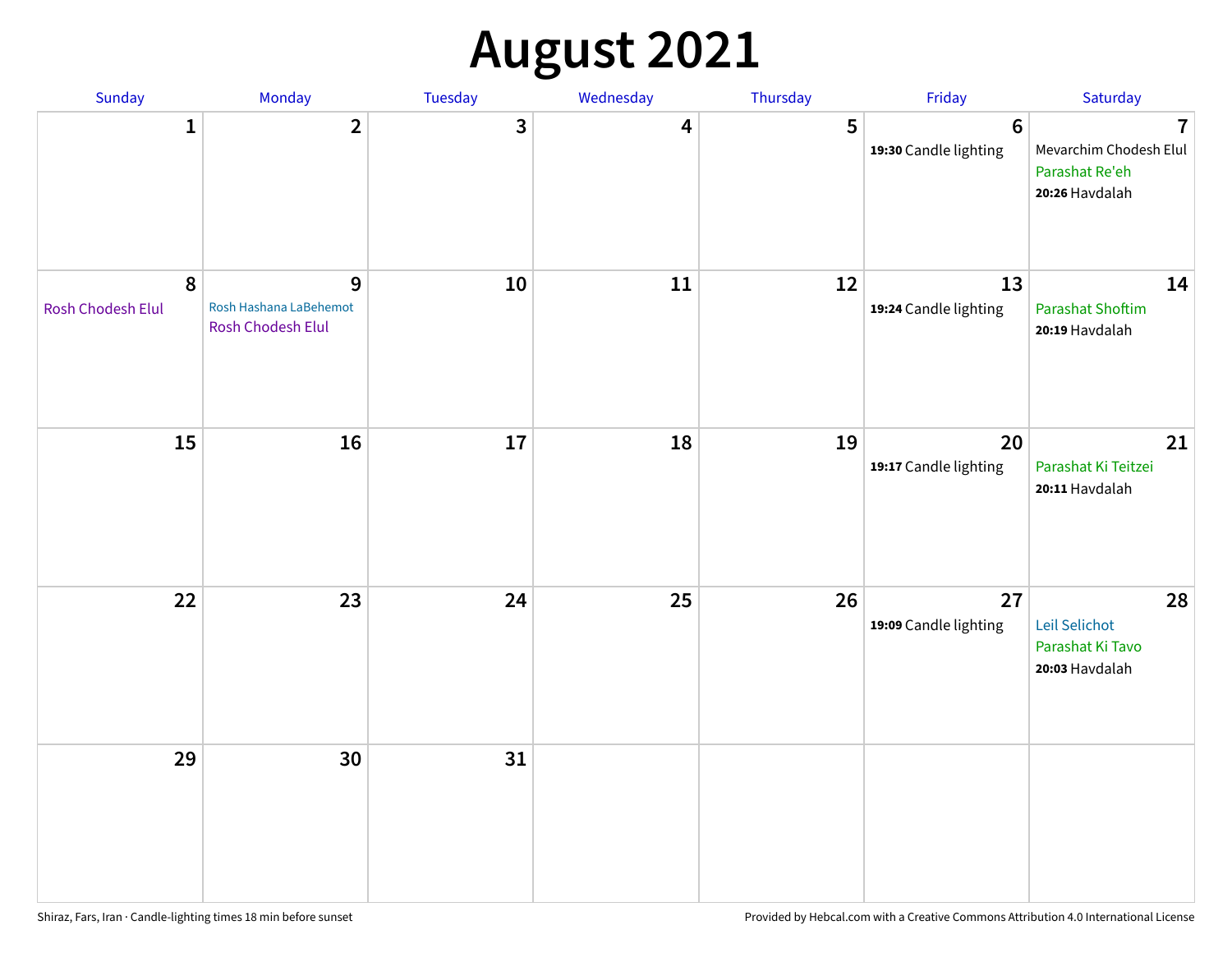# **September 2021**

| <b>Sunday</b>          | Monday                                                        | <b>Tuesday</b>                                               | Wednesday                                             | Thursday                                                          | Friday                                          | Saturday                                                           |
|------------------------|---------------------------------------------------------------|--------------------------------------------------------------|-------------------------------------------------------|-------------------------------------------------------------------|-------------------------------------------------|--------------------------------------------------------------------|
|                        |                                                               |                                                              | 1                                                     | $\overline{2}$                                                    | 3<br>19:01 Candle lighting                      | 4<br>Parashat Nitzavim<br>19:54 Havdalah                           |
| 5                      | $6\phantom{1}6$<br>Erev Rosh Hashana<br>18:58 Candle lighting | $\overline{7}$<br>Rosh Hashana 5782<br>19:51 Candle lighting | 8<br><b>Rosh Hashana II</b><br>19:49 Havdalah         | 9<br>05:30 Fast begins<br><b>Tzom Gedaliah</b><br>19:42 Fast ends | 10<br>18:53 Candle lighting                     | 11<br><b>Shabbat Shuva</b><br>Parashat Vayeilech<br>19:46 Havdalah |
| 12                     | 13                                                            | 14                                                           | 15<br><b>Erev Yom Kippur</b><br>18:47 Candle lighting | 16<br><b>Yom Kippur</b><br>19:39 Havdalah                         | 17<br>18:44 Candle lighting                     | 18<br>Parashat Ha'Azinu<br>19:37 Havdalah                          |
| 19                     | 20<br><b>Erev Sukkot</b><br>18:40 Candle lighting             | 21<br><b>Sukkot I</b><br>19:33 Candle lighting               | 22<br><b>Sukkot II</b><br>18:32 Havdalah              | 23<br>Sukkot III (CH"M)                                           | 24<br>Sukkot IV (CH"M)<br>17:36 Candle lighting | 25<br>Sukkot V (CH"M)<br>18:28 Havdalah                            |
| 26<br>Sukkot VI (CH"M) | 27<br>Sukkot VII (Hoshana Raba)<br>17:32 Candle lighting      | 28<br><b>Shmini Atzeret</b><br>18:24 Candle lighting         | 29<br><b>Simchat Torah</b><br>18:23 Havdalah          | 30                                                                |                                                 |                                                                    |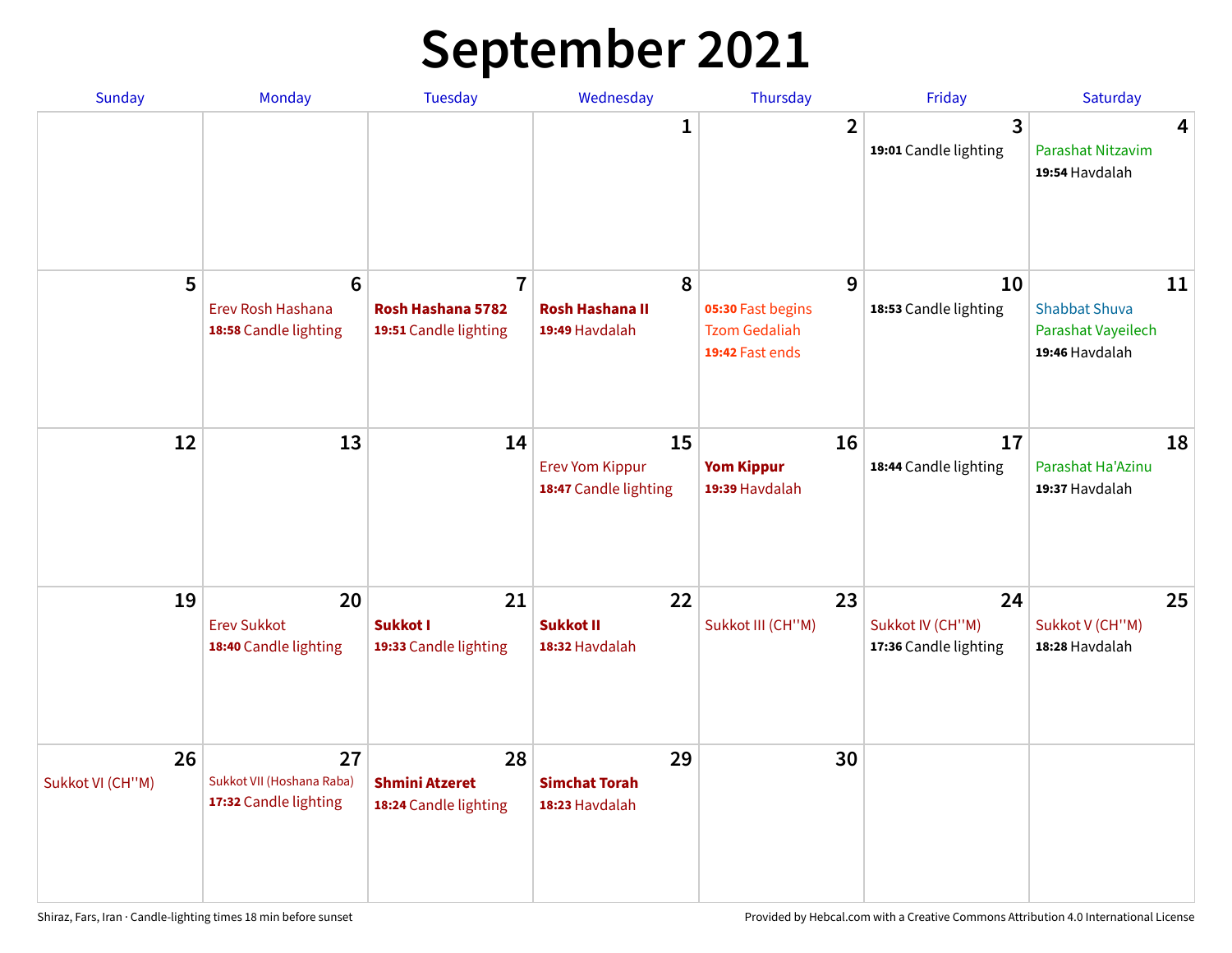#### **October 2021**

| Sunday                  | Monday | Tuesday | Wednesday                               | Thursday                                                        | Friday                                | Saturday                                                                                   |
|-------------------------|--------|---------|-----------------------------------------|-----------------------------------------------------------------|---------------------------------------|--------------------------------------------------------------------------------------------|
|                         |        |         |                                         |                                                                 | $\mathbf{1}$<br>17:27 Candle lighting | $\overline{2}$<br>Mevarchim Chodesh Cheshvan<br><b>Parashat Bereshit</b><br>18:20 Havdalah |
| $\overline{\mathbf{3}}$ | 4      | 5       | $6\phantom{1}$<br>Rosh Chodesh Cheshvan | $\overline{7}$<br>Rosh Chodesh Cheshvan   17:19 Candle lighting | 8                                     | 9<br><b>Parashat Noach</b><br>18:11 Havdalah                                               |
| 10                      | 11     | 12      | 13<br>Yom HaAliyah School Observance    | 14                                                              | 15<br>17:11 Candle lighting           | 16<br>Parashat Lech-Lecha<br>18:04 Havdalah                                                |
| 17                      | 18     | 19      | 20                                      | 21                                                              | 22<br>17:04 Candle lighting           | 23<br>Parashat Vayera<br>17:57 Havdalah                                                    |
| 24                      | 25     | 26      | 27                                      | 28                                                              | 29<br>16:57 Candle lighting           | 30<br>Mevarchim Chodesh Kislev<br>Parashat Chayei Sara<br>17:51 Havdalah                   |
| 31                      |        |         |                                         |                                                                 |                                       |                                                                                            |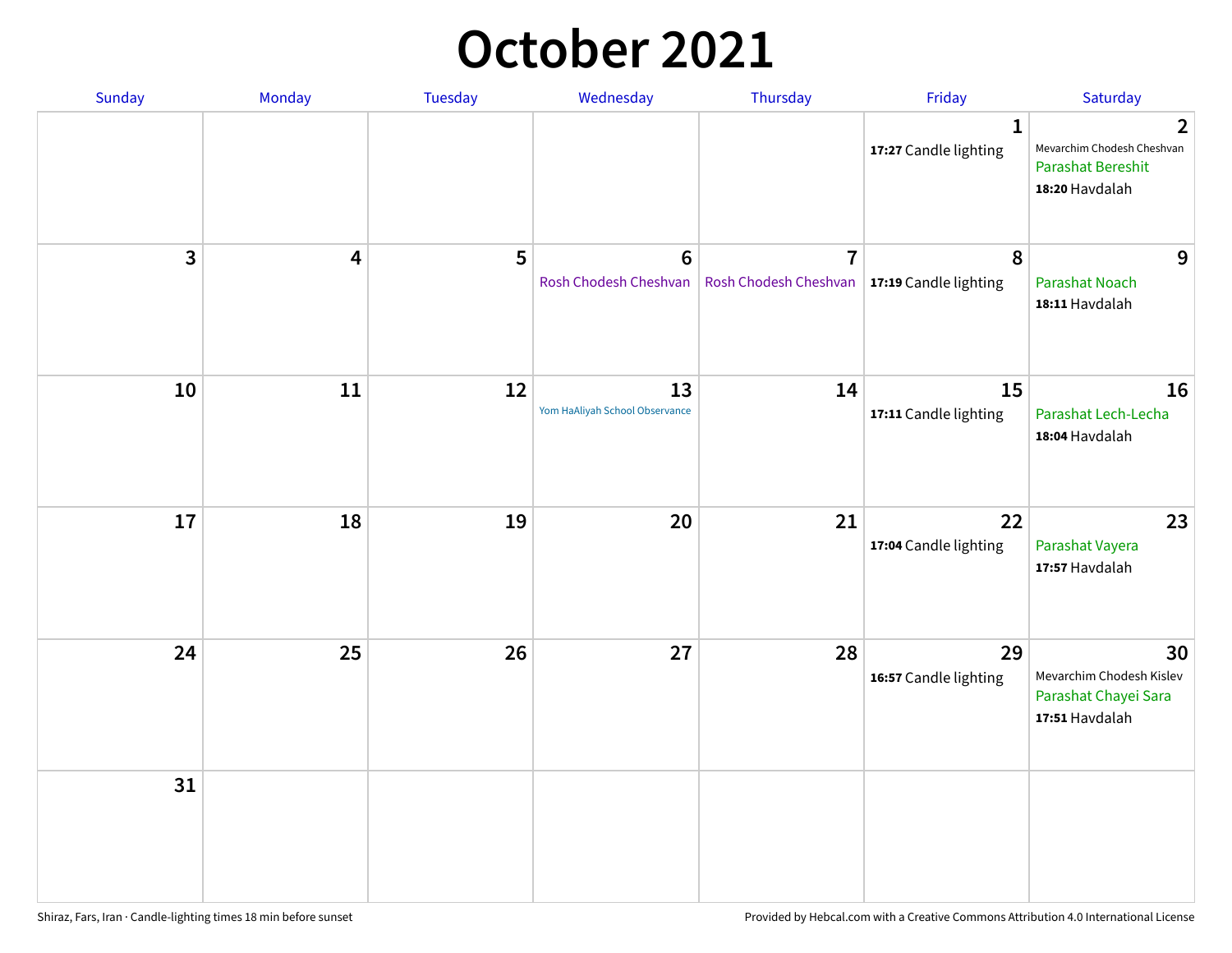#### **November 2021**

| Sunday         | Monday                                                   | Tuesday                         | Wednesday    | Thursday               | Friday                                            | Saturday                                                             |
|----------------|----------------------------------------------------------|---------------------------------|--------------|------------------------|---------------------------------------------------|----------------------------------------------------------------------|
|                | $\mathbf{1}$                                             | $\mathbf{2}$                    | $\mathbf{3}$ | $\overline{4}$<br>Sigd | 5<br>Rosh Chodesh Kislev<br>16:52 Candle lighting | $\boldsymbol{6}$<br><b>Parashat Toldot</b><br>17:46 Havdalah         |
| $\overline{7}$ | 8                                                        | 9                               | $10\,$       | 11                     | 12<br>16:47 Candle lighting                       | 13<br>Parashat Vayetzei<br>17:43 Havdalah                            |
| 14             | 15                                                       | 16                              | 17           | 18                     | 19<br>16:44 Candle lighting                       | 20<br>Parashat Vayishlach<br>17:40 Havdalah                          |
| 21             | 22                                                       | 23                              | 24           | 25                     | 26<br>16:42 Candle lighting                       | 27<br>Mevarchim Chodesh Tevet<br>Parashat Vayeshev<br>17:39 Havdalah |
| 28             | 29<br>17:26 Chanukah: 1 Candle 17:26 Chanukah: 2 Candles | 30<br>17:26 Chanukah: 3 Candles |              |                        |                                                   |                                                                      |